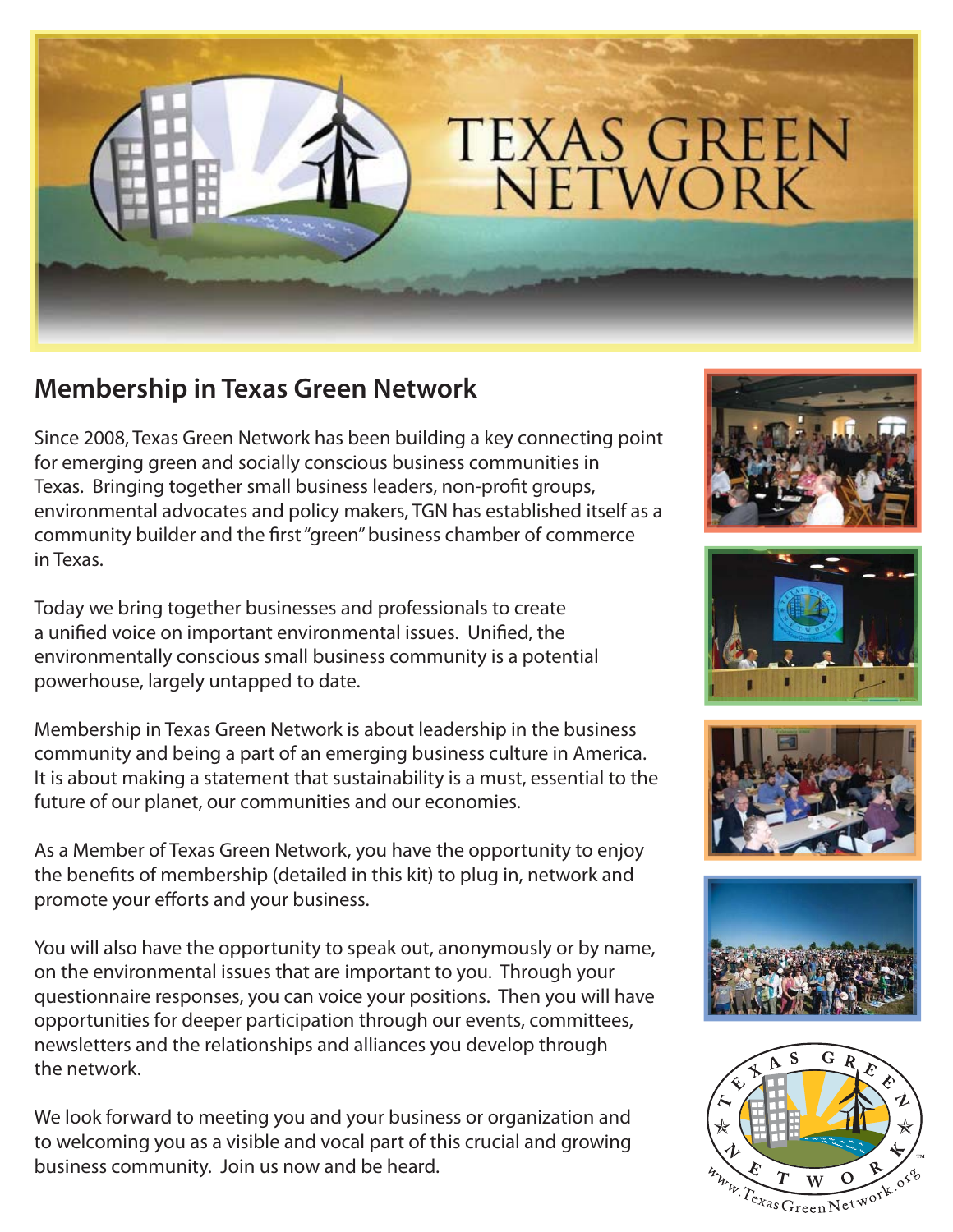## **TEXAS GREEN** NETWORK

**MEMBERSHIP FORM FORM** 

## **Benefits of Membership**

| <b>Benefits of Membership</b>                                                 | Supporting Member |                |                  |                          |
|-------------------------------------------------------------------------------|-------------------|----------------|------------------|--------------------------|
| In addition to adding your voice to our                                       |                   |                |                  |                          |
| unified business community, the following                                     |                   |                |                  |                          |
| benefits are offered as our thank you for                                     |                   |                |                  |                          |
| your support and to support your business.                                    | Basic Member      | Steward Member | Guardian Sponsor |                          |
|                                                                               |                   |                |                  |                          |
| Dedicated Member Page on the Texas Green Network Website                      |                   |                |                  |                          |
| Use of the Texas Green Network "Member Of" Logo on Materials and Website      | J                 | J              | J                | $\overline{\mathscr{N}}$ |
| Open Mike Opportunities at Texas Green Network events                         |                   |                | J                |                          |
| Member Spotlights in newsletter and on website                                |                   |                |                  |                          |
| Discounts and Offers from Other Texas Green Network Members                   |                   |                |                  |                          |
| Opportunities for Deeper Involvement on Issues through Committees             |                   | s              | J                |                          |
| Local and State Representation on Important Environmental Issues              |                   |                | J                |                          |
| Logo & Signage at various Texas Green Network Functions                       |                   |                | ./               |                          |
| Tabling Opportunities at select Texas Green Network Events                    |                   |                | J                |                          |
| Rotating Ad on Texas Green Network Website                                    |                   | ℐ              | ./               | J                        |
| Logo on TGN Website & Newsletter                                              |                   |                |                  | ℐ                        |
| Presentation/Speaking Opportunities at select Texas Green Network Events      |                   |                |                  |                          |
| Company Information included w/Texas Green Network at TGN and Other Events    |                   |                |                  |                          |
| Co-Hosting of Your Dedicated Event (ex. Ribbon Cutting, Product Expo, etc.)   |                   |                |                  |                          |
| Seat on our Executive Committee which Guides Path for Policy and Advocacy     |                   |                | J                | ℐ                        |
| Dedicated Banner Opportunities at Larger Texas Green Network Events           |                   |                |                  |                          |
| Name and/or Logo Mention in Media Spots                                       |                   |                |                  |                          |
| Recognition as Leading Contributor to the Eco-Voice of Texas Small Businesses |                   |                |                  |                          |

| Company/Organization |  |
|----------------------|--|
| <b>Main Phone</b>    |  |
| Website/URL          |  |

| <b>Primary Contact</b>   |  |
|--------------------------|--|
| <b>Title/Role</b>        |  |
| Phone                    |  |
| <b>Email</b>             |  |
| <b>Secondary Contact</b> |  |
| <b>Title/Role</b>        |  |
| Phone                    |  |
| Email                    |  |
| <b>Physical Address</b>  |  |
|                          |  |
|                          |  |
|                          |  |
| <b>Billing Address</b>   |  |
|                          |  |
|                          |  |
|                          |  |

Please select the membership option that is right for you, complete the fields on this page and include with your payment. A welcome email will be sent with instructions for sending your logo, etc.

| $\mathbf{L}$  |
|---------------|
| $\Box$        |
| $\Box$        |
| \$10,000 / yr |
|               |

Payment Method (Please Select):

Your Chosen Contribution Amount: To pay online by credit or debit card, click the appropriate

| hyper-link here: \$150 \$500 \$2,500 \$10,000 |                                                  |  |  |  |
|-----------------------------------------------|--------------------------------------------------|--|--|--|
|                                               | By mail, sent payments to:<br>By email, send to: |  |  |  |

Texas Green Network PO Box 302526

Austin, TX 78703

membership@TexasGreenNetwork.org

| Our Member Pledge: |  |  |  |
|--------------------|--|--|--|
|--------------------|--|--|--|

As a member, partner or sponsor participating in Texas Green Network, I pledge that my organization does business and strives to do business in an eco-friendly manner. I avow that we will work to incorporate environmental stewardship in our decisions and out actions.

 $\overline{a}$ Signature or E-Signature Date

 $\overline{a}$